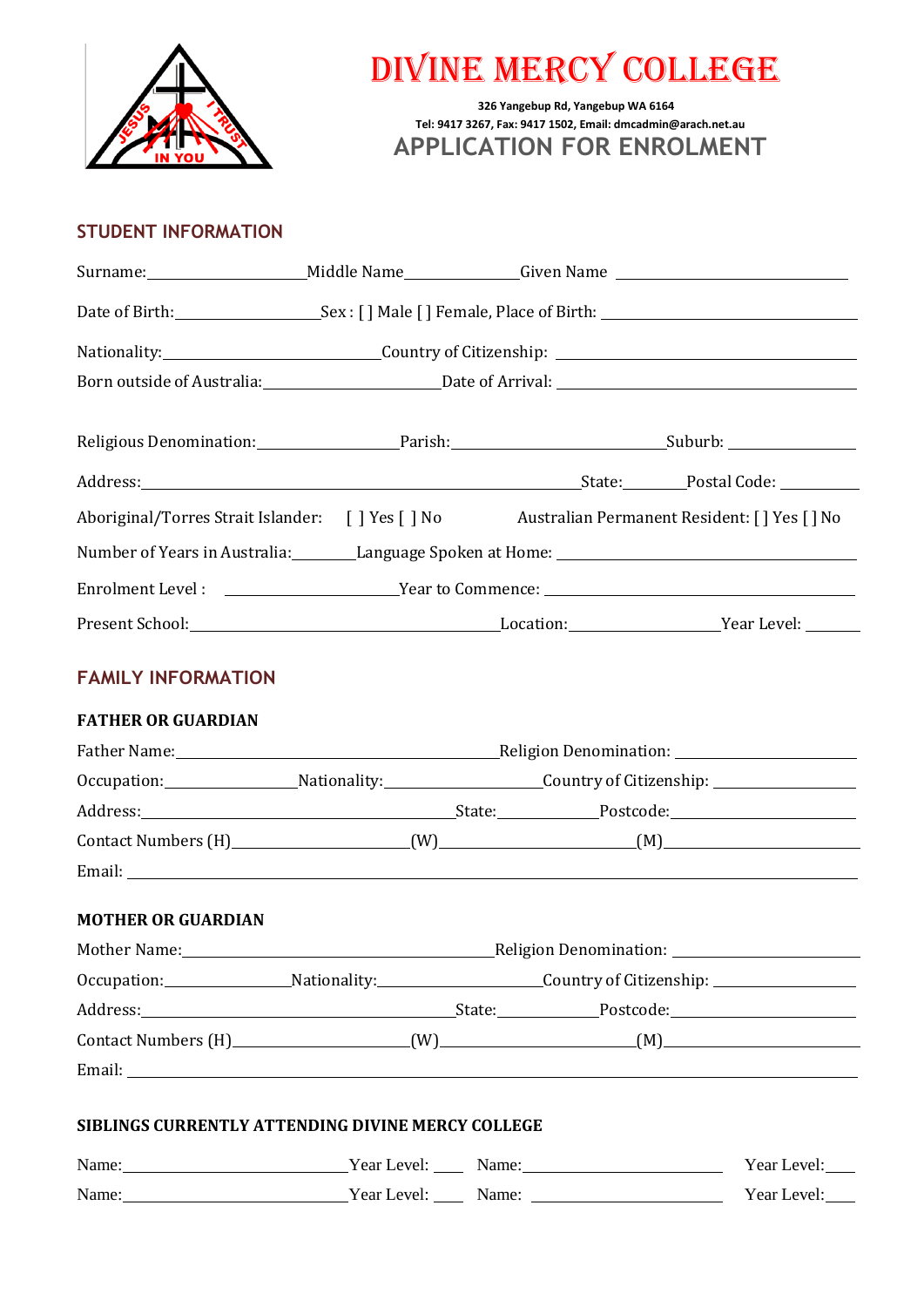# **SIBLINGS CURRENTLY ATTENDING OTHER SCHOOLS**

| Name | Year Level | School |
|------|------------|--------|
|      |            |        |
|      |            |        |

## **STUDENT'S INDIVIDUAL NEEDS**

The School Education Act 1999 requires the provision of : "details of any condition of the enrolee that may cause for special steps to be taken for the benefits or protection of the enrolee or other persons in the school" (16G)

To assist the school to respond to individual requirements please detail any special needs your child has in the following area(s) that may affect his/her learning, participation or welfare during school hours.

**\_\_\_\_\_\_\_\_\_\_\_\_\_\_\_\_\_\_\_\_\_\_\_\_\_\_\_\_\_\_\_\_\_\_\_\_\_\_\_\_\_\_\_\_\_\_\_\_\_\_\_\_\_\_\_\_\_\_\_\_\_\_\_\_\_\_\_\_\_\_\_\_\_\_\_\_\_\_\_\_\_\_\_\_\_\_\_\_\_\_\_\_\_\_\_\_\_\_\_\_\_\_**

## **Is your child eligible for the education support centre? Yes / No If yes, please give details of disability and supply current psychologist / paediatric report)**

| <b>Medical Condition</b>                                                            |                            | <b>Special Instructions</b> | <b>Special Emergency Action</b> |
|-------------------------------------------------------------------------------------|----------------------------|-----------------------------|---------------------------------|
| Asthma                                                                              | YES/NO                     |                             |                                 |
| Psychological/Cognitive i.                                                          | YES/NO                     |                             |                                 |
| Sensory (e.g. Vision/Hearing)                                                       | YES/NO                     |                             |                                 |
| <b>Behavioural or Safety</b>                                                        | YES/NO                     |                             |                                 |
| Communication                                                                       | YES/NO                     |                             |                                 |
| Allergies                                                                           | YES/NO                     |                             |                                 |
| Epilepsy                                                                            | YES/NO                     |                             |                                 |
| <b>IMMUNIZATION</b><br>Last Date DTP<br><b>Last Date OPV</b><br>Last Date $2nd MMR$ | YES/NO<br>YES/NO<br>YES/NO |                             |                                 |
| <b>OTHER</b> medical information<br>i.e. serious illness                            |                            |                             |                                 |

\_\_\_\_\_\_\_\_\_\_\_\_\_\_\_\_\_\_\_\_\_\_\_\_\_\_\_\_\_\_\_\_\_\_\_\_\_\_\_\_\_\_\_\_\_\_\_\_\_\_\_\_\_\_\_\_\_\_\_\_\_\_\_\_\_\_\_\_\_\_\_\_\_\_\_\_\_\_\_\_\_\_\_\_\_\_\_\_\_\_\_\_\_\_\_\_\_\_\_\_\_\_\_\_\_\_\_\_\_ \_\_\_\_\_\_\_\_\_\_\_\_\_\_\_\_\_\_\_\_\_\_\_\_\_\_\_\_\_\_\_\_\_\_\_\_\_\_\_\_\_\_\_\_\_\_\_\_\_\_\_\_\_\_\_\_\_\_\_\_\_\_\_\_\_\_\_\_\_\_\_\_\_\_\_\_\_\_\_\_\_\_\_\_\_\_\_\_\_\_\_\_\_\_\_\_\_\_\_\_\_\_\_\_\_\_\_\_\_ \_\_\_\_\_\_\_\_\_\_\_\_\_\_\_\_\_\_\_\_\_\_\_\_\_\_\_\_\_\_\_\_\_\_\_\_\_\_\_\_\_\_\_\_\_\_\_\_\_\_\_\_\_\_\_\_\_\_\_\_\_\_\_\_\_\_\_\_\_\_\_\_\_\_\_\_\_\_\_\_\_\_\_\_\_\_\_\_\_\_\_\_\_\_\_\_\_\_\_\_\_\_\_\_\_\_\_\_\_ \_\_\_\_\_\_\_\_\_\_\_\_\_\_\_\_\_\_\_\_\_\_\_\_\_\_\_\_\_\_\_\_\_\_\_\_\_\_\_\_\_\_\_\_\_\_\_\_\_\_\_\_\_\_\_\_\_\_\_\_\_\_\_\_\_\_\_\_\_\_\_\_\_\_\_\_\_\_\_\_\_\_\_\_\_\_\_\_\_\_\_\_\_\_\_\_\_\_\_\_\_\_\_\_\_\_\_\_\_ \_\_\_\_\_\_\_\_\_\_\_\_\_\_\_\_\_\_\_\_\_\_\_\_\_\_\_\_\_\_\_\_\_\_\_\_\_\_\_\_\_\_\_\_\_\_\_\_\_\_\_\_\_\_\_\_\_\_\_\_\_\_\_\_\_\_\_\_\_\_\_\_\_\_\_\_\_\_\_\_\_\_\_\_\_\_\_\_\_\_\_\_\_\_\_\_\_\_\_\_\_\_\_\_\_\_\_\_\_

#### Please note any other additional requirements your child may need to assist in school life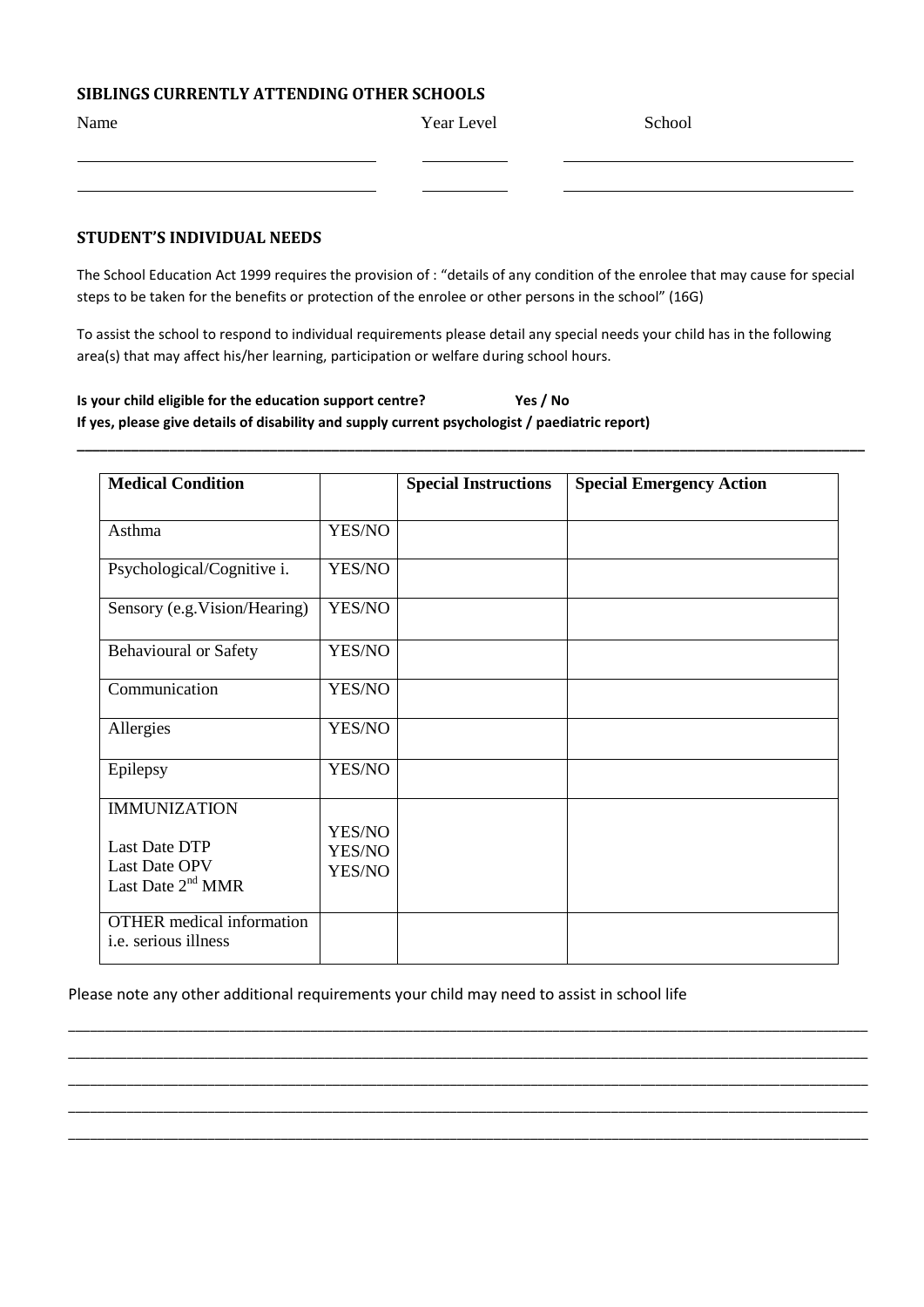## **EMERGENCY CONTACT DETAILS (OTHER THAN A PARENT/GUARDIAN)** (2 required)

|                            | Name: Name : Name : Name : Name : Name : Name : Name : Name : Name : Name : Name : Name : Name : Name : Name : Name : Name : Name : Name : Name : Name : Name : Name : Name : Name : Name : Name : Name : Name : Name : Name : |  |
|----------------------------|--------------------------------------------------------------------------------------------------------------------------------------------------------------------------------------------------------------------------------|--|
|                            | Address: Contact Number: Contact Number:                                                                                                                                                                                       |  |
|                            | Name: Name : Name : Name : Name : Name : Name : Name : Name : Name : Name : Name : Name : Name : Name : Name : Name : Name : Name : Name : Name : Name : Name : Name : Name : Name : Name : Name : Name : Name : Name : Name : |  |
|                            | Address: Contact Number: Contact Number:                                                                                                                                                                                       |  |
| <b>MEDICAL INFORMATION</b> |                                                                                                                                                                                                                                |  |
|                            |                                                                                                                                                                                                                                |  |
|                            | Contact Numbers:                                                                                                                                                                                                               |  |
|                            |                                                                                                                                                                                                                                |  |
|                            | Contact Number:                                                                                                                                                                                                                |  |

Medical Number: Private Health Fund:

#### **MEDICAL EMERGENCY AUTHORISATION**

I authorise the school to seek medical/dental attention, call an ambulance or to hospitalise my son/daughter when considered necessary. I further authorise the school that if an emergency occurs requiring surgery, anaesthetic, oxygen, blood transfusion, medication and I am unable to be contacted within a reasonable time, the school has the authority to agree to medically recommended treatment by an accredited medical practitioner on my behalf.

| Signature of Parent $(s)/$ Guardian $(s)$ |                 | Date |  |
|-------------------------------------------|-----------------|------|--|
|                                           | Father/Guardian |      |  |

Mother/Guardian

## **DISCLOSURE**

Do you agree that the information supplied on the Student Information and Family Information sections can be provided to the relevant Parish Priest ……………………………….\* + Yes \* + No

Date and the set of the set of the set of the set of the set of the set of the set of the set of the set of the set of the set of the set of the set of the set of the set of the set of the set of the set of the set of the

# **PRIVACY ACT COLLECTION NOTICE**

- 1. Divine Mercy College collects personal information, including sensitive information about pupils and parents or guardians before and during the course of a student's enrolment at the School. The primary purpose of collecting this information is to enable the School to provide schooling for yourson/daughter.
- 2. Some of the information we collect is to satisfy the School's legal obligations, particularly to enable the School to discharge its duty of care.
- 3. Certain laws governing or relating to the operation of schools require that certain information is collected. These include Public Health and Child Protection laws.
- 4. Health information about pupils is sensitive information within the terms of the National Privacy Principles under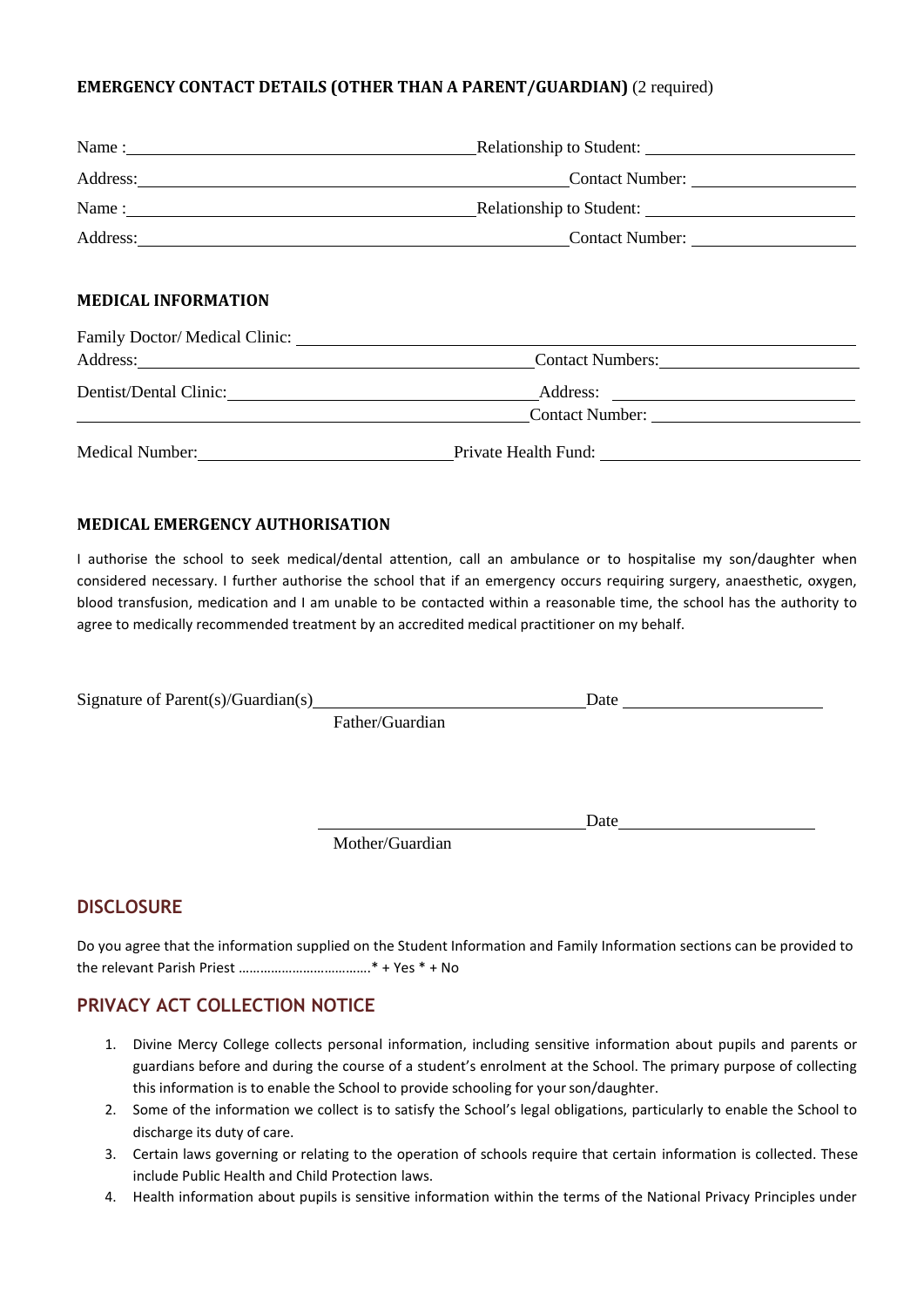the Privacy Act. We ask you to provide the medical reports about students from time to time.

- 5. The School from time to time discloses personal and sensitive information to others for administrative and educational purposes. This includes to other schools, government departments, Catholic Education Office, the Catholic Education Commission, your local diocese and parish, medical practitioners, and people providing services to the School, including specialist visiting teachers, sports coaches and volunteers.
- 6. If we do not obtain the information referred to above we may not be able to enrol or continue the enrolment of your son/daughter.
- 7. Personal information collected from students is regularly disclosed to their parents or guardians. On occasions information such as academic and sporting achievements, student activities and other news in School newsletters, magazines and on our website.
- 8. Parents may seek access to personal information collected about them and their son/daughter by contacting the School. Students may also seek to access to personal information about them. However, there will be occasions when access is denied. Such occasions would include where access would have an unreasonable impact on the privacy of others, where access may result in a breach of the School's duty of care to the student, or where students have provided information in confidence.
- 9. As you may know the School from time to time may engages in fundraising activities. Information received from you may be used to make appeal to you. It may also be disclosed to organisations that assist in the School's fundraising activities solely for that purpose. We will not disclose your personal information to third parties for their own marketing purposes without your consent.
- 10. We may include your contact details in a class list and School directory. If you do not agree to this you must advise us now.
- 11. If you provide the School with the personal information of others, such as doctors or emergency contacts, we encourage you to inform them that you are disclosing that information to the School and why, that they can access that information if they wish and that the School does not usually disclose the information to third parties.

#### **ENROLMENT POLICIES**

- 1. Enrolment is open to all who follow the Catholic faith with priority being given to children of those parents belonging to the Master Christi Parish Community, and of those, priority will be given to applicants with children already attending the school.
- 2. In the case of Catholics every effort will be made to accept subsequent members of a family once a child has been accepted but no guarantee can be made at this point.
- 3. Application for enrolment from members of other faiths expressing an interest in religious values and who desire the acquisition of these values for their children will be considered. Acceptance and enrolments of a particular child does not necessarily mean other siblings will accepted.
- 4. The minimum age for enrolment of a child in pre-primary will be six years old prior to 30 June of the enrolment year.
- 5. The Principal alone is responsible for the implementation of the Enrolment Policy and all applications should be direct to the Principal.

## **CONDITIONS FOR ADMISSION**

- 1. An interview attended by both parents and child is a condition for admission, in order that parents may be fully briefed on the principles underlying the Enrolment Policy and on the application of these principles in practice.
- 2. Being a Catholic School it is important that applicants accept the values underlying the Catholic philosophy of education, and that the student undertakes to participate fully as committed members of the school community.
- 3. Parents undertake to support the policies, procedures and activities of the school, the Parents and Friends Association, participating fully as committed members of the school community.
- 4. Parents undertake each term to settle promptly the school fees accounts set by the School Board each year.